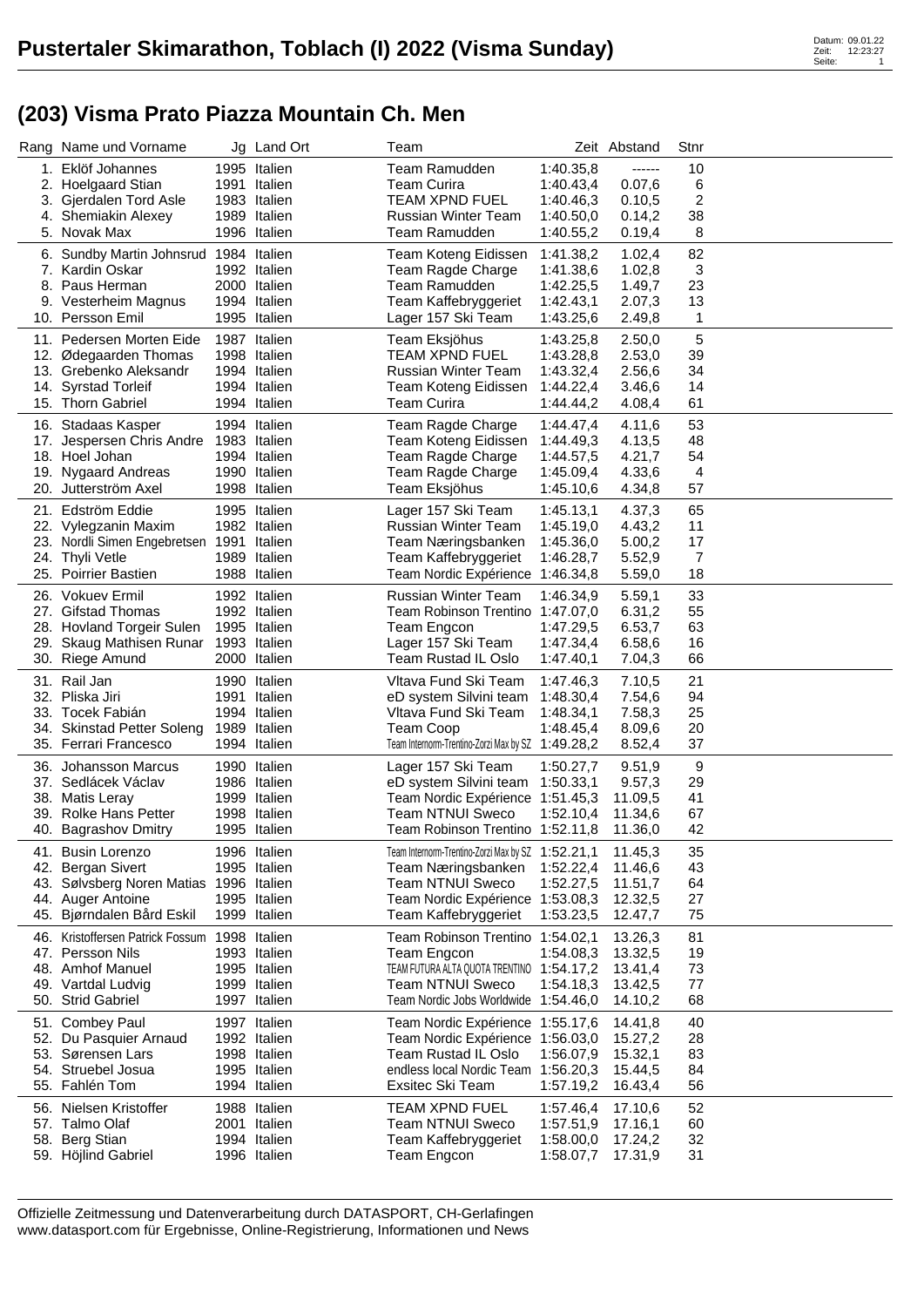## **(203) Visma Prato Piazza Mountain Ch. Men**

|                         | Rang Name und Vorname   |      | Jg Land Ort  | Team                                     |           | Zeit Abstand | Stnr |  |
|-------------------------|-------------------------|------|--------------|------------------------------------------|-----------|--------------|------|--|
|                         | 60. Hägglund Niclas     | 1990 | Italien      | Exsitec Ski Team                         | 1:58.08.8 | 17.33,0      | 70   |  |
| 61.                     | Holmström Isac          | 1995 | Italien      | Vltava Fund Ski Team                     | 1:59.00.8 | 18.25,0      | 24   |  |
| 62.                     | Karlsson Jakob          | 1988 | Italien      | Exsitec Ski Team                         | 2:03.05,9 | 22.30,1      | 72   |  |
| 63.                     | Kuznetsov Andrei        | 1998 | Italien      | Russian Winter Team                      | 2:04.07.2 | 23.31,4      | 91   |  |
| 64.                     | Matou Adam              | 1998 | Italien      | eD system Silvini team                   | 2:05.09,9 | 24.34.1      | 58   |  |
| 65.                     | Webjørnsen Henrik       | 2002 | Italien      | Team Rustad IL Oslo                      | 2:05.17.2 | 24.41.4      | 88   |  |
| 66.                     | <b>Unger Philipp</b>    | 1998 | Italien      | xc-ski.de AIN Skimarathon Team 2:05.45,1 |           | 25,09.3      | 85   |  |
| 67.                     | Nordström Gustav        | 1989 | Italien      | Team Nordic Jobs Worldwide 2:08.07.1     |           | 27.31.3      | 86   |  |
| 68.                     | Göbel Florian           | 1972 | Italien      | endless local Nordic Team 2:08.15,6      |           | 27.39.8      | 36   |  |
|                         | 69. Põlluste Mart Kevin | 1994 | Italien      | Team Nordic Jobs Worldwide 2:09.44.5     |           | 29.08,7      | 30   |  |
|                         | 70. Walther Nico        | 1997 | Italien      | TEAM BSV IBEX                            | 2:11.59.1 | 31.23,3      | 44   |  |
|                         | 71. Dargatz Tobias      | 1990 | Italien      | xc-ski.de AIN Skimarathon Team 2:25.17,7 |           | 44.41.9      | 80   |  |
| Lake Dobbiaco           |                         |      |              |                                          |           |              |      |  |
|                         | --- Rezác Stanislav     |      | 1973 Italien | Slavia pojitovna Sport team z.s. 26.00,2 |           | 1.03,6       | 15   |  |
| gestartete Athlet/innen |                         |      |              |                                          |           |              |      |  |
|                         | --- Joly Thomas         | 1998 | Italien      | Team Nordic Expérience                   |           |              | 50   |  |
|                         | --- Hartig Tobias       | 1994 | Italien      | Ski-Willy Marathon Team Austria          | ------    |              | 92   |  |
|                         |                         |      |              |                                          |           |              |      |  |

Total klassiert: 71